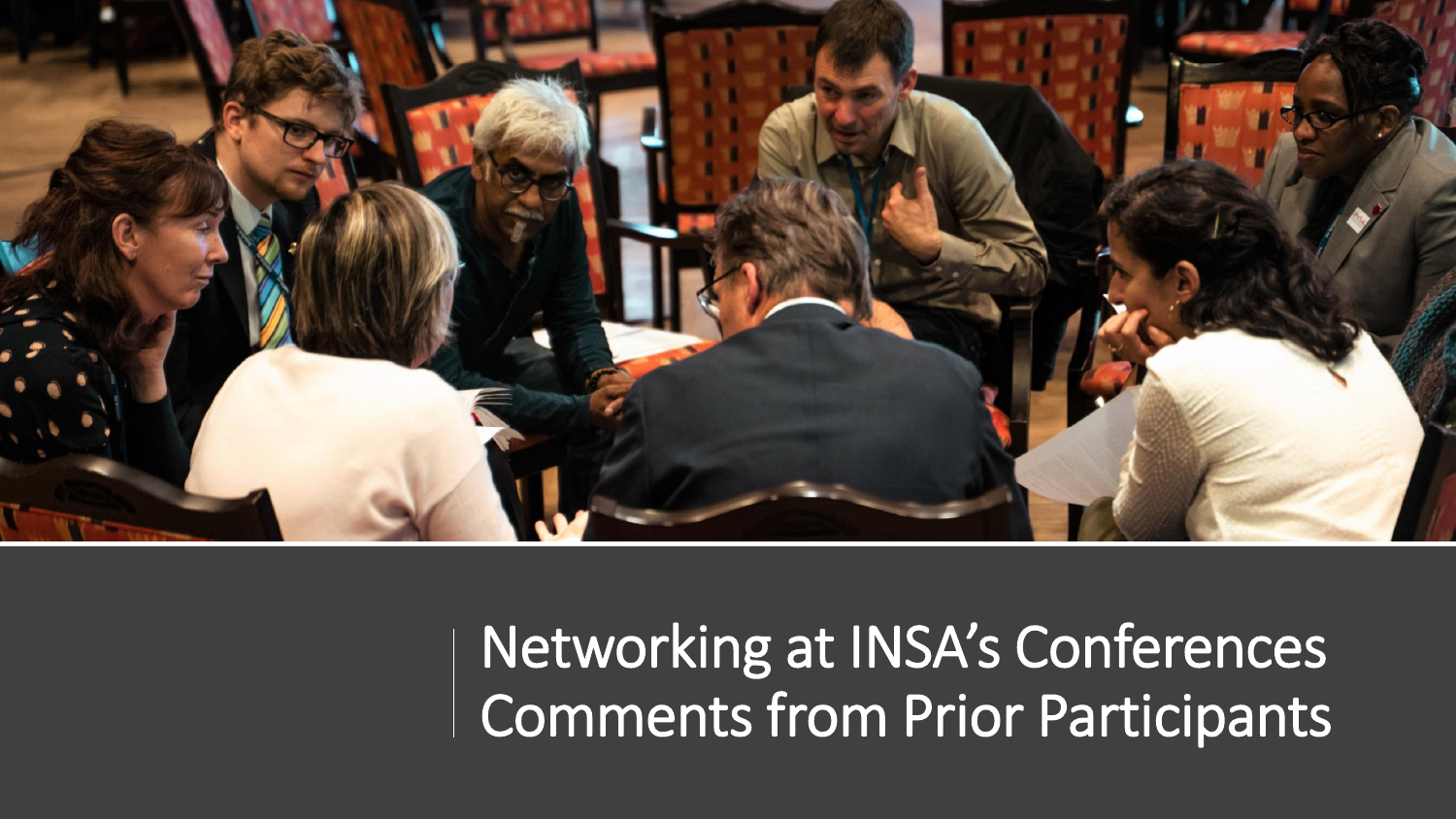# **Networking that inspires & motivates**



The knowledge that we are many people working with this issue - and no longer on an island alone. That's an inspiration to keep on going.

It was inspiring to meet people from different countries.

I'm motivated to build networks and partnerships.

It helped me see how far we have come in my country; but now it's clearer how much more we need to study to understand why absenteeism is increasing.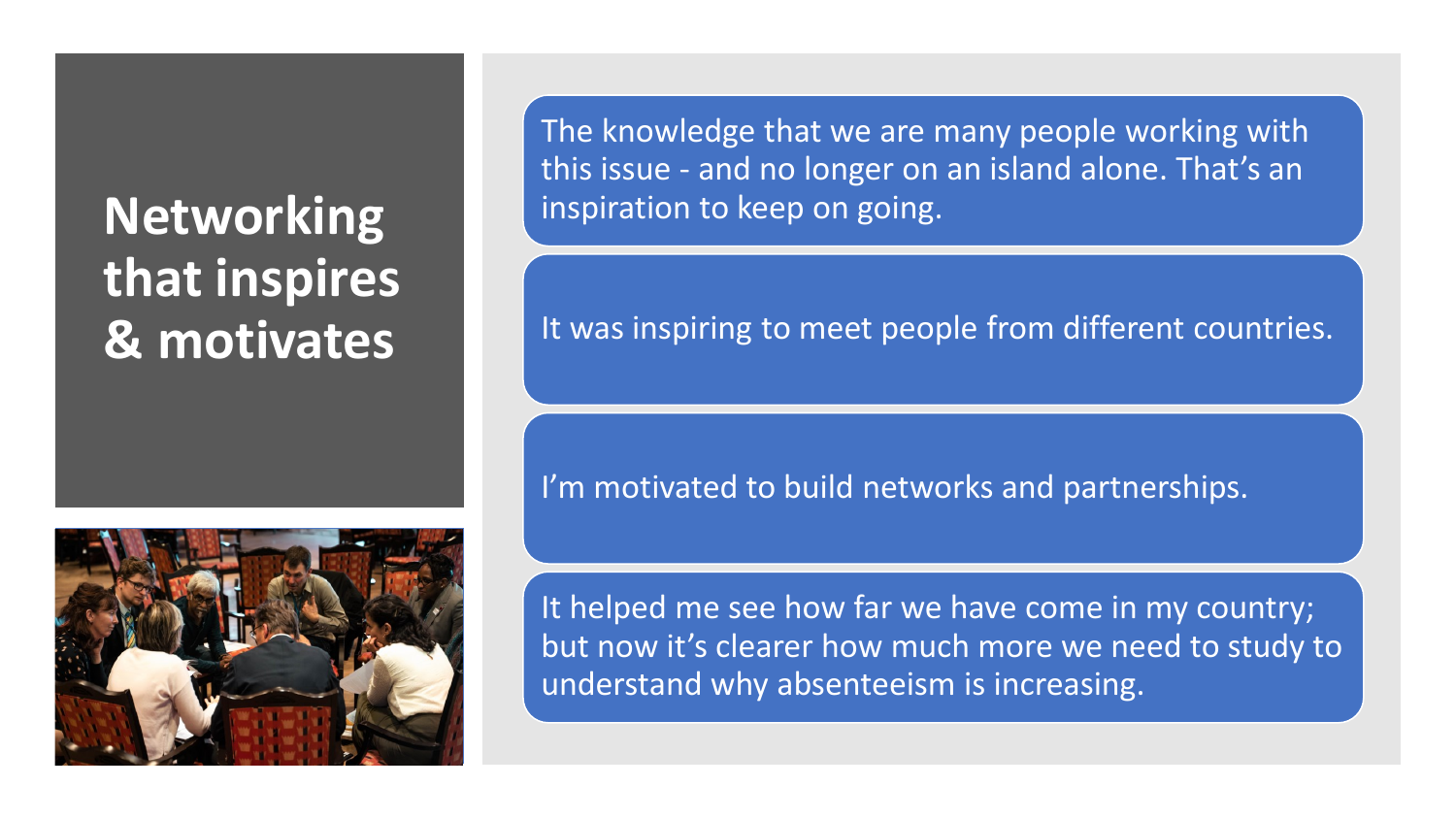# **Networking that boosts knowledge & insight**



It gave me lots of insight because of the combination of vision, theoretical models, voice of the youngsters, and research results. And entry to a big network.

Lots of new insights and contacts from all over the world.

Good example of how an international perspective and knowledge exchange may benefit local efforts in countering shared societal problems.

It provided an international perspective for a problem we face daily.

To hear all the voices from the different stakeholders has been very clarifying and reminded me that we must include a broad range of people with different competence.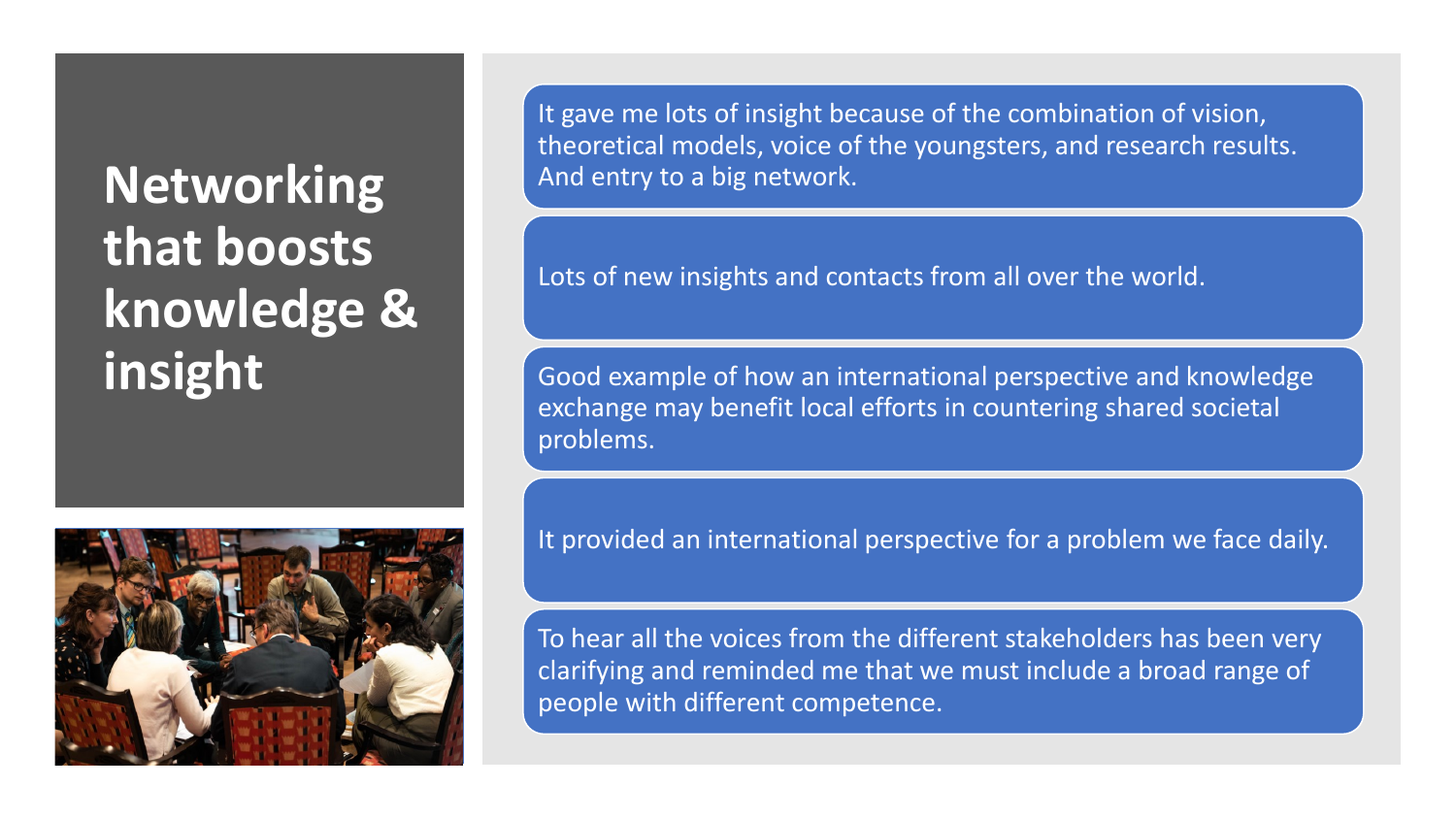## **Networking that promotes connection, collaboration**



I could speak with other professionals in schools.

I especially appreciated the opportunity to meet people who are passionate about an issue I'm passionate about.

I have met so many nice people, interested in just the same subject as me!

It helped me realise there is momentum for this work and an international network of people who are willing to collaborate to improve the situation for students and families.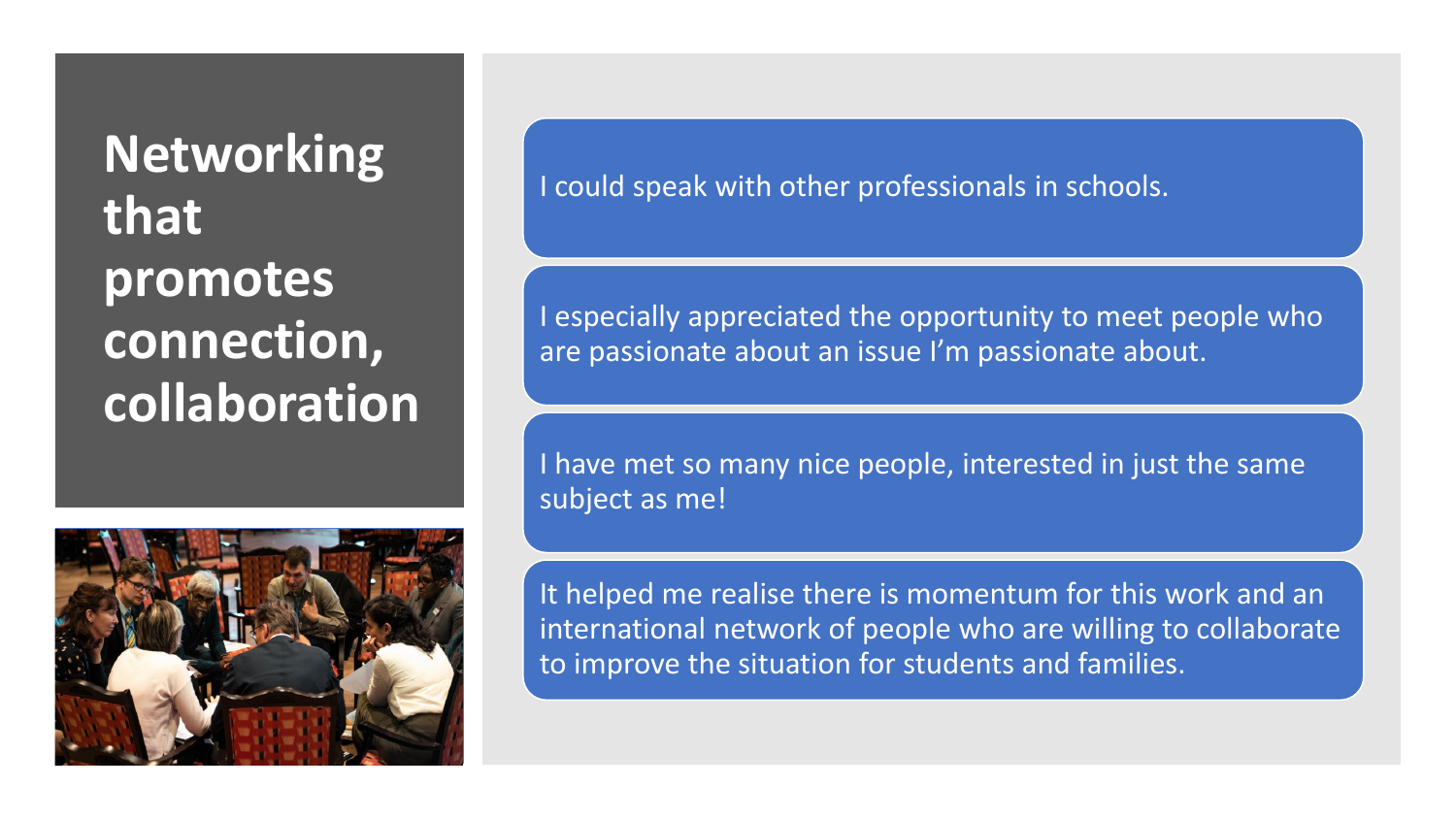**Networking that promotes connection, collaboration**



We were with a group of different partners from my city and we have already made an appointment to get together and make a plan. We can do this from the different disciplines now and work together in a better way.

In addition to all the knowledge and research I got to hear about, the networking is so important. I got to know new people from my own country, other Scandinavian countries and internationally.

Good opportunity to exchange views and perspectives with peers.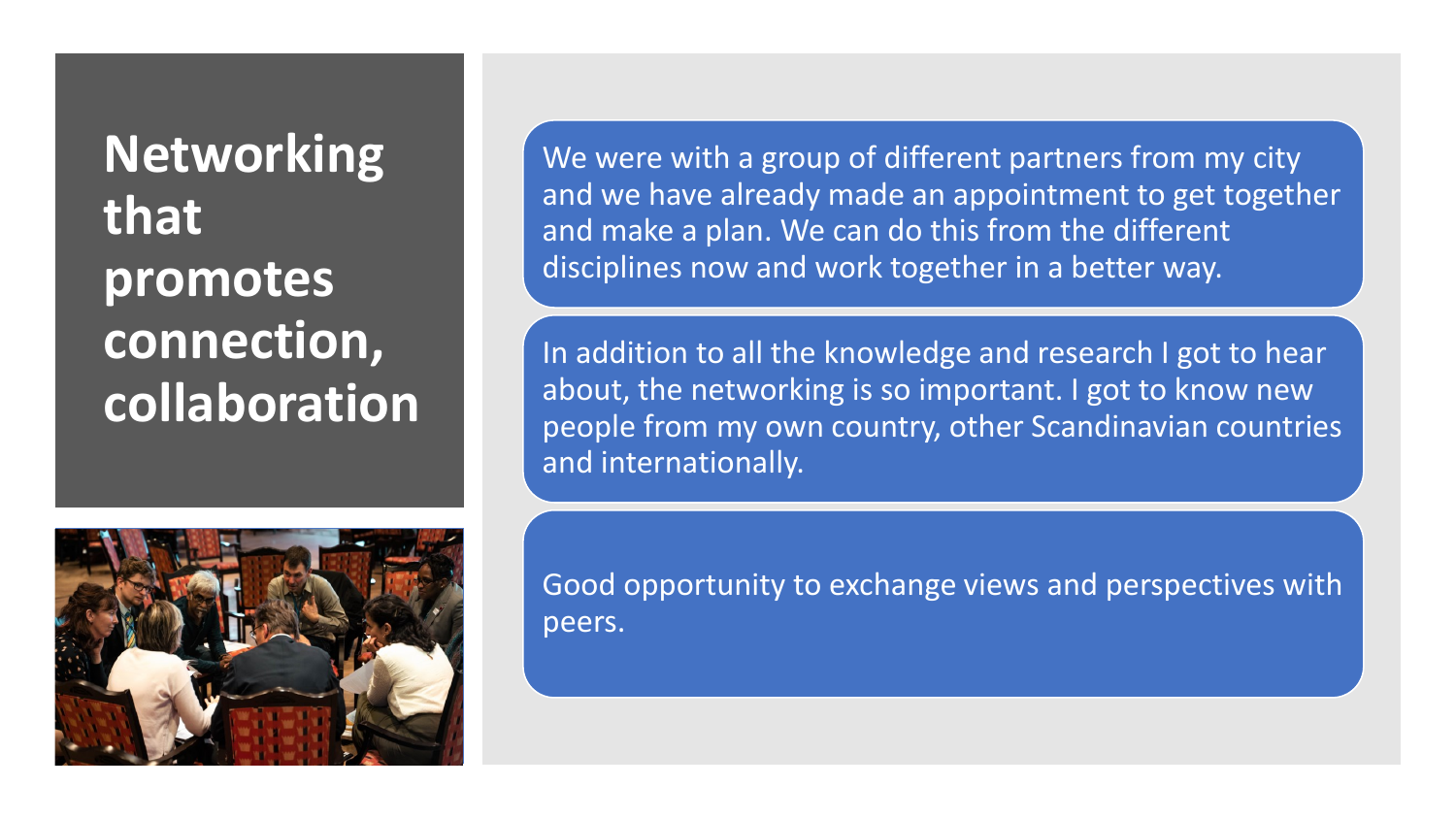## **Networking that benefits practical work**



Exposure to best practices in the world.

It was good to share problems and share solutions.

Exchanging experiences and ideas has enriched the way I approach my work.

Exchange of new information to develop this area in my country.

It was nice to network with other practitioners.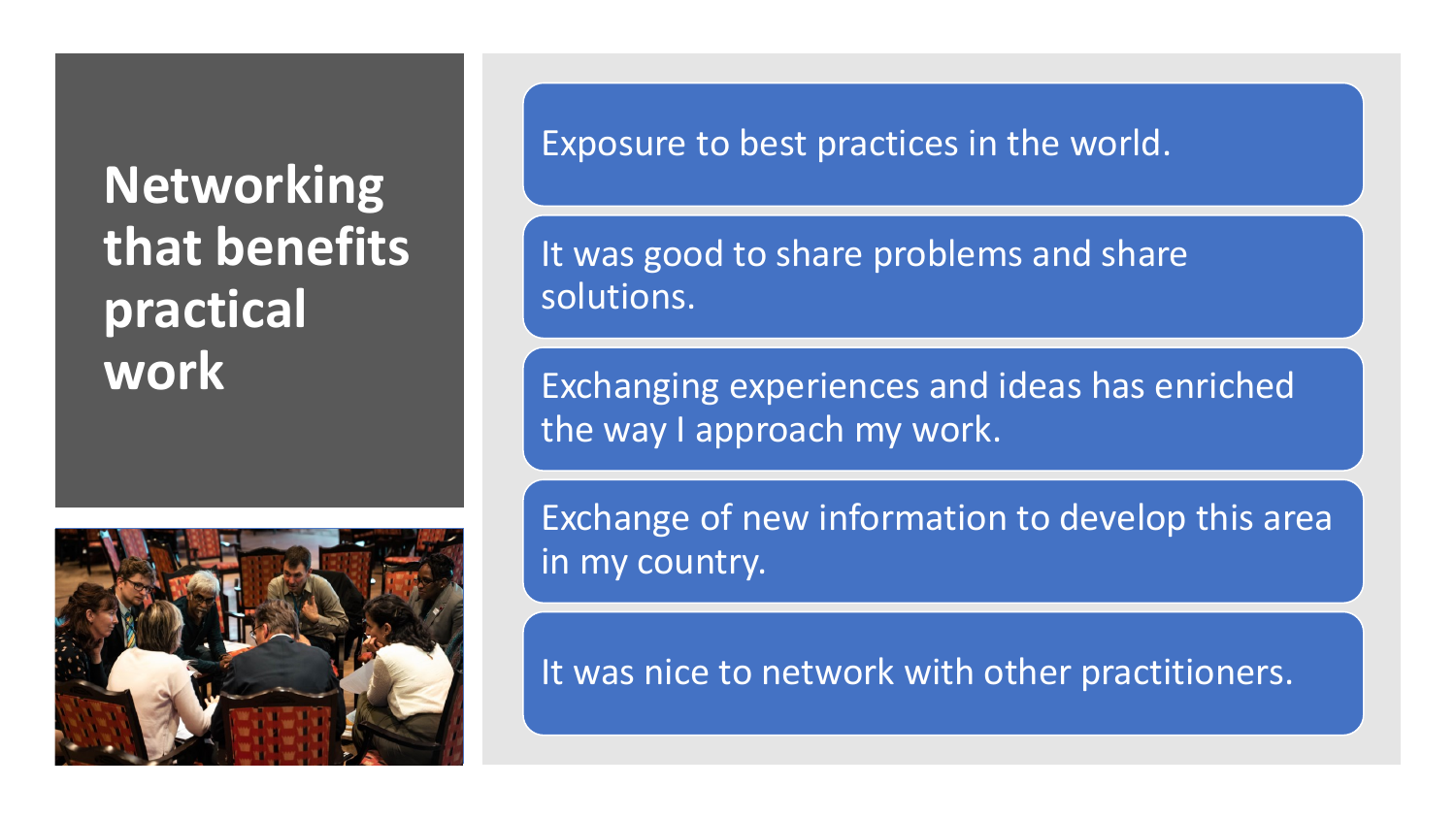## **Networking that benefits research work**

I was able to speak with researchers and share my interpretation of their work.

#### It helped me take part in new research.



Networking; introducing me to a new field of research.